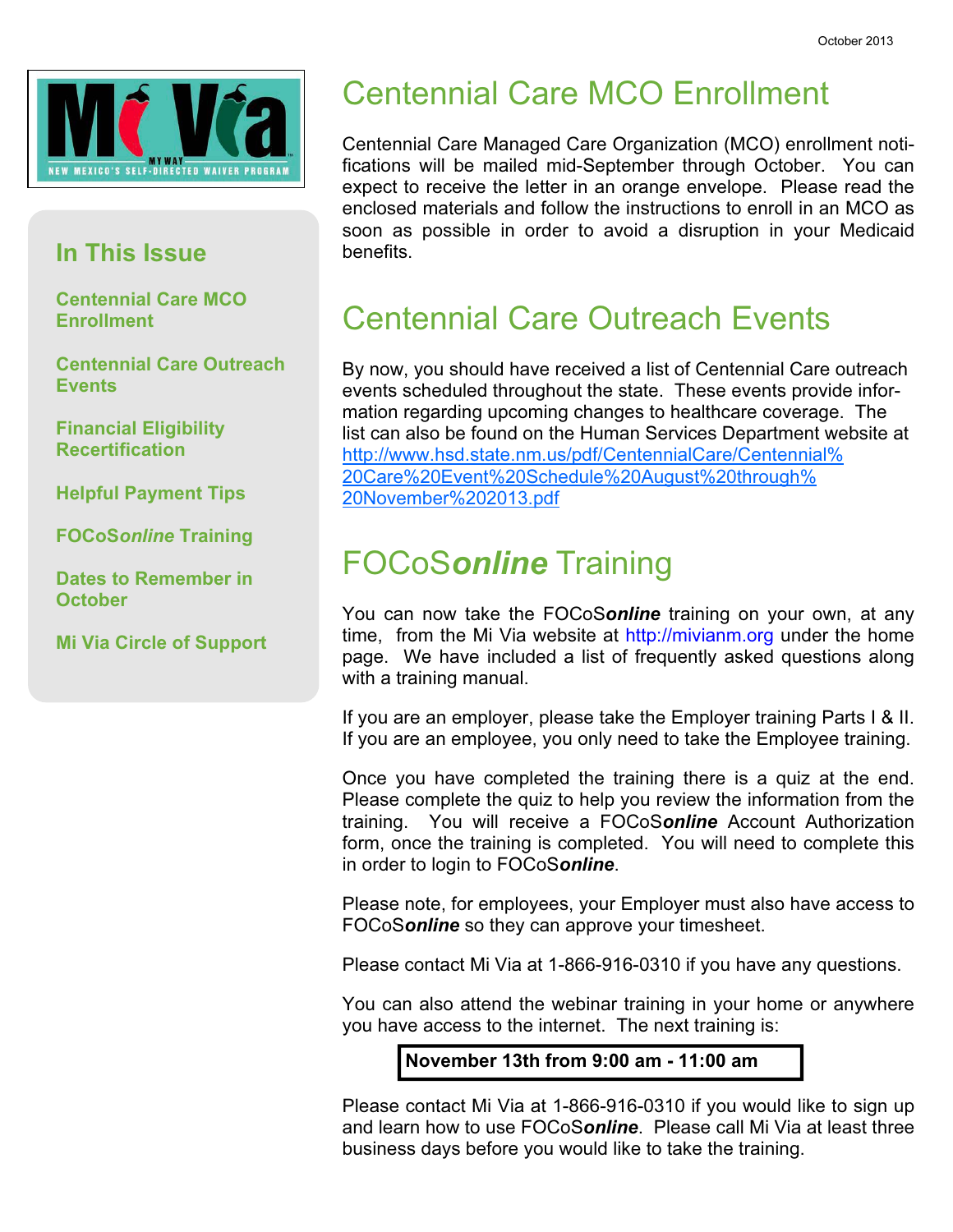Mi Via Contact Information:

Phone: 1-866-916-0310 8:00 am to 5:00 pm Mon. - Fri.

Toll-free Fax: 1-866-302-6787

E-mail: mi.via@xerox.com

Web: http://www.MiViaNM.org

Physical Address: 1720-A Randolph Rd SE Albuquerque, NM 87106

If you would like to sign up for training to use FOCoSonline to review/approve timesheets and check your budget, call Mi Via at 1-866-916-0310

#### Note:

The Mi Via Advisory Committee works with the State to share information and help with communication among all Mi Via Participants.

Molina Healthcare is the Third Party Assessor (TPA) for Mi Via. They are responsible for reviewing and approving the Service and Support Plans (SSP).

## Financial Eligibility Recertification

Don't forget to read and respond to any correspondence you receive when your financial eligibility for the Mi Via program is due for recertification.

# Helpful Payment Tips

Fax your Request for Payment once (timesheets, mileage, payment request/invoice) before 12:00 midnight on Saturday evening according to the Payroll Payment Schedule. If you do not make the Saturday evening deadline, this may cause your employees and vendors to be paid late. If you would like a copy of the Employee Payroll Payment Schedule or the Vendor Payment Schedule, please call the Mi Via Helpdesk during business hours at 1-866-916-0310.

Anytime paperwork is received at Mi Via (mailed, faxed, or hand delivered), it is stamped with the date it was received. All documents are processed in the order that we receive them at Mi Via. This means that if you wait until Monday to bring your documents to Mi Via, your employees and vendors could be paid late. Out-of-Cycle runs have been discontinued.

Timesheets cannot be submitted prior to the end of an employee's shift. Service dates on all timesheets need to be ON or BEFORE the last day of the timesheet period. You cannot enter, submit, or sign a timesheet for work not yet performed.

Timesheets entered in FOCoSonline must be submitted by 12:00 midnight on Saturday evening according to the Employee Payroll Payment Schedule. If you do not make the Saturday evening deadline, this may cause your employees to be paid late.

12:00 midnight starts a new day.

For example, if your employee starts work on Wednesday 8/21 at 10:00 pm and works until 6:00 am Thursday morning, your employee will complete their timesheet as follows:

 8/21 10:00 pm - 12:00 am 8/22 12:00 am - 6:00 am

Remember, employees cannot begin working until the Employer has been notified by Xerox that the employee has passed their COR Background Check and may begin working as approved on the Participant's Plan and according to the Participant's Mi Via Waiver Eligibility. Xerox also recommends calling the Mi Via Help Desk at 1-866-916-0310 to verify that all other required employee enrollment paperwork has been received and that the employee is set up to receive payments.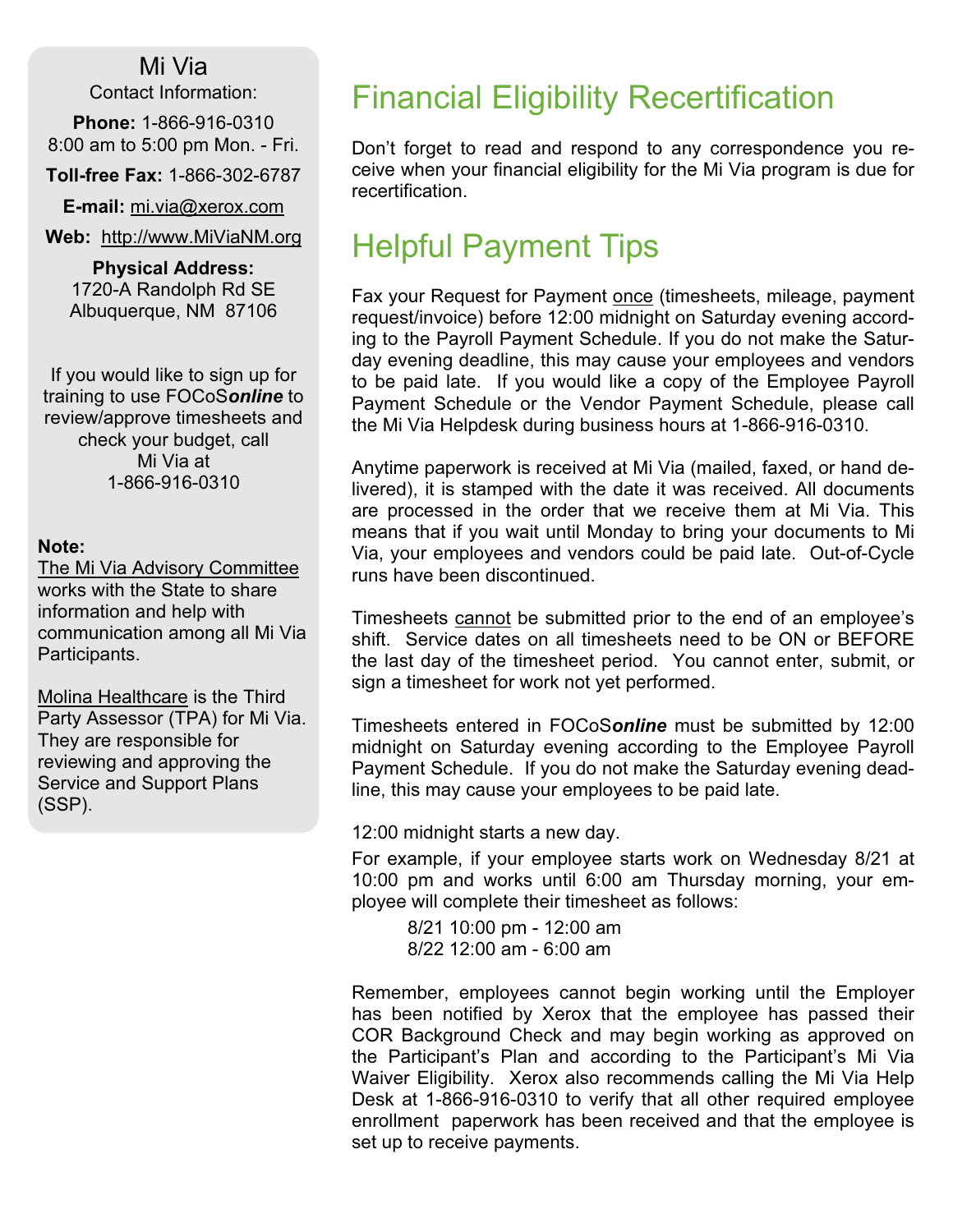# Dates to Remember in October

# October 2013

| Sun     | Mon                                                   | Tue          | Wed            | Thu                                                    | Fri                                                                                                                   | Sat                                                                                                                           |
|---------|-------------------------------------------------------|--------------|----------------|--------------------------------------------------------|-----------------------------------------------------------------------------------------------------------------------|-------------------------------------------------------------------------------------------------------------------------------|
| Sept 29 | Sept 30                                               | $\mathbf{1}$ | $\overline{2}$ | 3                                                      | $\overline{4}$<br>Paychecks and<br><b>Vendor Checks</b><br><b>Received or</b><br>Deposited; end of<br>the pay period. | $\overline{5}$<br>Deadline to<br>submit<br>timesheets,<br>Mileage & PRFs<br>for 10/18 pay-<br>ment; new pay<br>period begins. |
| 6       | $\overline{7}$                                        | 8            | 9              | 10                                                     | 11<br><b>Vendor Checks</b><br><b>Received or</b><br><b>Deposited</b>                                                  | 12<br>Deadline to<br>submit PRFs for<br>10/25 payment                                                                         |
| 13      | 14<br><b>Xerox and State</b><br><b>Offices Closed</b> | 15           | 16             | 17                                                     | 18<br>Paychecks and<br><b>Vendor Checks</b><br><b>Received or</b><br>Deposited; end of<br>the pay period.             | 19<br>Deadline to<br>submit<br>timesheets,<br>Mileage & PRFs<br>for 11/1 payment;<br>new pay period<br>begins.                |
| 20      | 21                                                    | 22           | 23             | 24<br><b>Spending Reports</b><br><b>Mailed to EORs</b> | 25<br><b>Vendor Checks</b><br><b>Received or</b><br><b>Deposited</b>                                                  | 26<br>Deadline to<br>submit PRFs for<br>11/8 payment                                                                          |
| 27      | 28                                                    | 29           | 30             | 31                                                     | Nov 1<br>Paychecks and<br><b>Vendor Checks</b><br><b>Received or</b><br>Deposited; end of<br>the pay period.          | Nov 2<br>Deadline to<br>submit<br>timesheets,<br>Mileage & PRFs<br>for 11/15 pay-<br>ment; new pay<br>period begins.          |